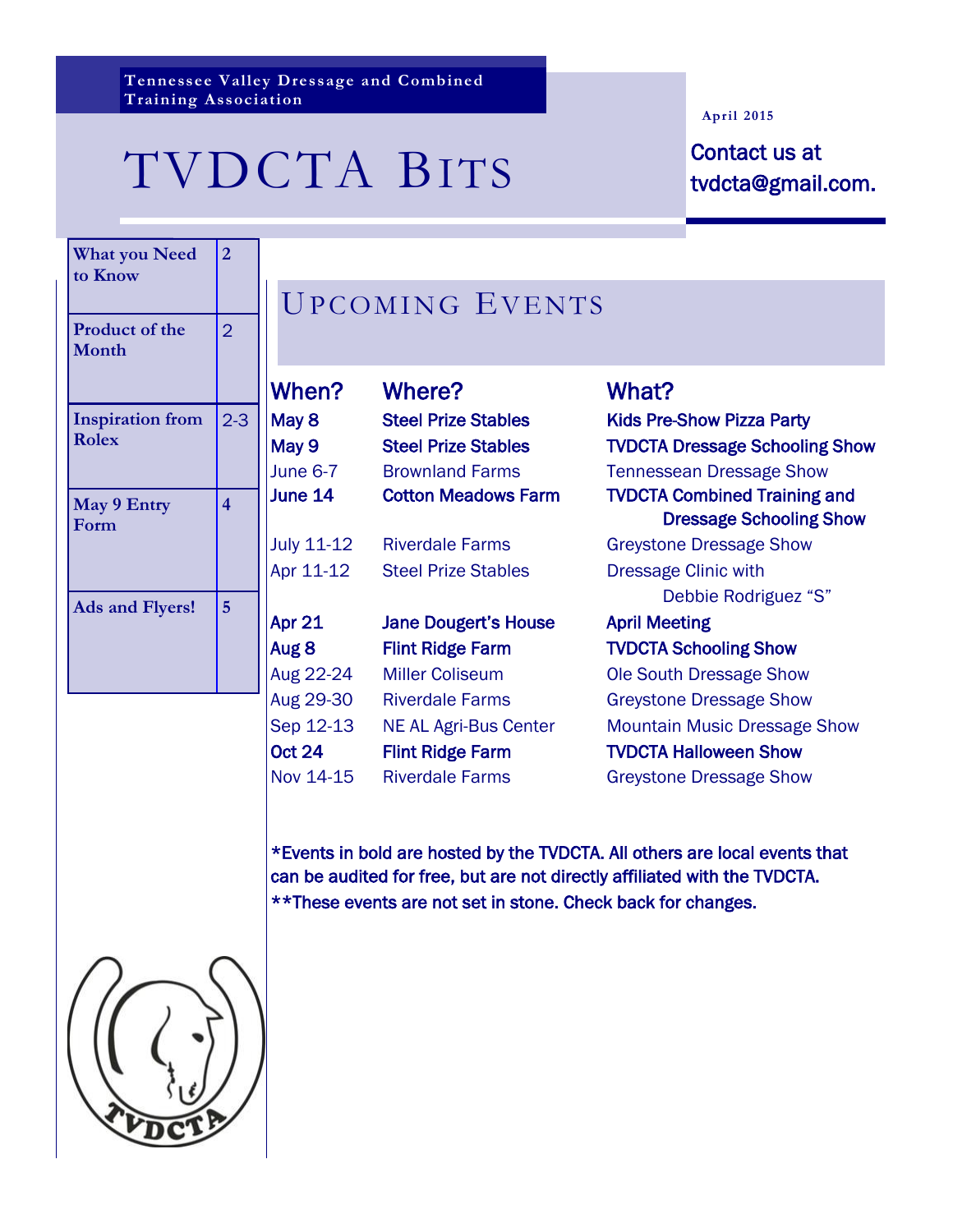## WHAT YOU NEED TO KNOW

- The entry form for the May 9th show has been posted online.
- Ciera Foley will be our official show photographer for the May 9th show. Details to follow.
- There will be a kids' party at Steel Prize Stable the night before from 6-8:30pm. TVDCTA kids who are competing are asked to bring their tack for a big tack cleaning party. Non-competing kids are welcome to come hang out and eat. Please send them over with \$5 for pizza and either a drink or a dessert to be shared. Parents will be asked to fill out a quickie emergency contact form on site. Please let us know if your child is attending so that we can arrange an appropriate number of chaperones.

### PRODUCT OF THE MONTH

What: Best Friend Comfort Plus Bareback Pad Where: State Line Tack

How Much: ~\$60

Why: This is a great alternative to true bareback for horses with boney backs or for riders who are too pansy to go for real bareback. Or maybe you like the feel of no saddle, but hate the sweaty horse hair butt patch you get from riding truly bareback. The seat is super comfy. Make sure to have the girth truly tight before getting on or else this pad may slip some. Also, the girth may interfere slightly with the lower leg, but it's not thick enough to be truly troublesome.



## INSPIRATION FROM ROLEX

I am a total dressage queen, but I've always loved watching Rolex. Each phase makes me reflect upon my own riding, and helps me establish new goals with which to move forward into the summer.

Of course the dressage days are my favorite. The difference between a beautiful dressage test a mediocre one is made so obvious because the riders can't hide behind extravagant movement. Although the horses were correct in their movement, event horses simply aren't as WOW as most high end dressage warmbloods. Consequently, the wolves are really cut from the sheep. Jackie Brooks summed up the difference between the two types or riders brilliantly. She said that some riders RODE the test, and

#### **M I S S I O N S T A T E M E N T**

TVDCTA is a non-profit organization dedicated to encouraging a high standard of horsemanship through the use of classical dressage techniques. The TVDCTA will dissemi-nate educational material, sponsor and promote activities (such as clinics, seminars and competitions), and cooperate with other local and national organizations in developing and promoting better horsemanship.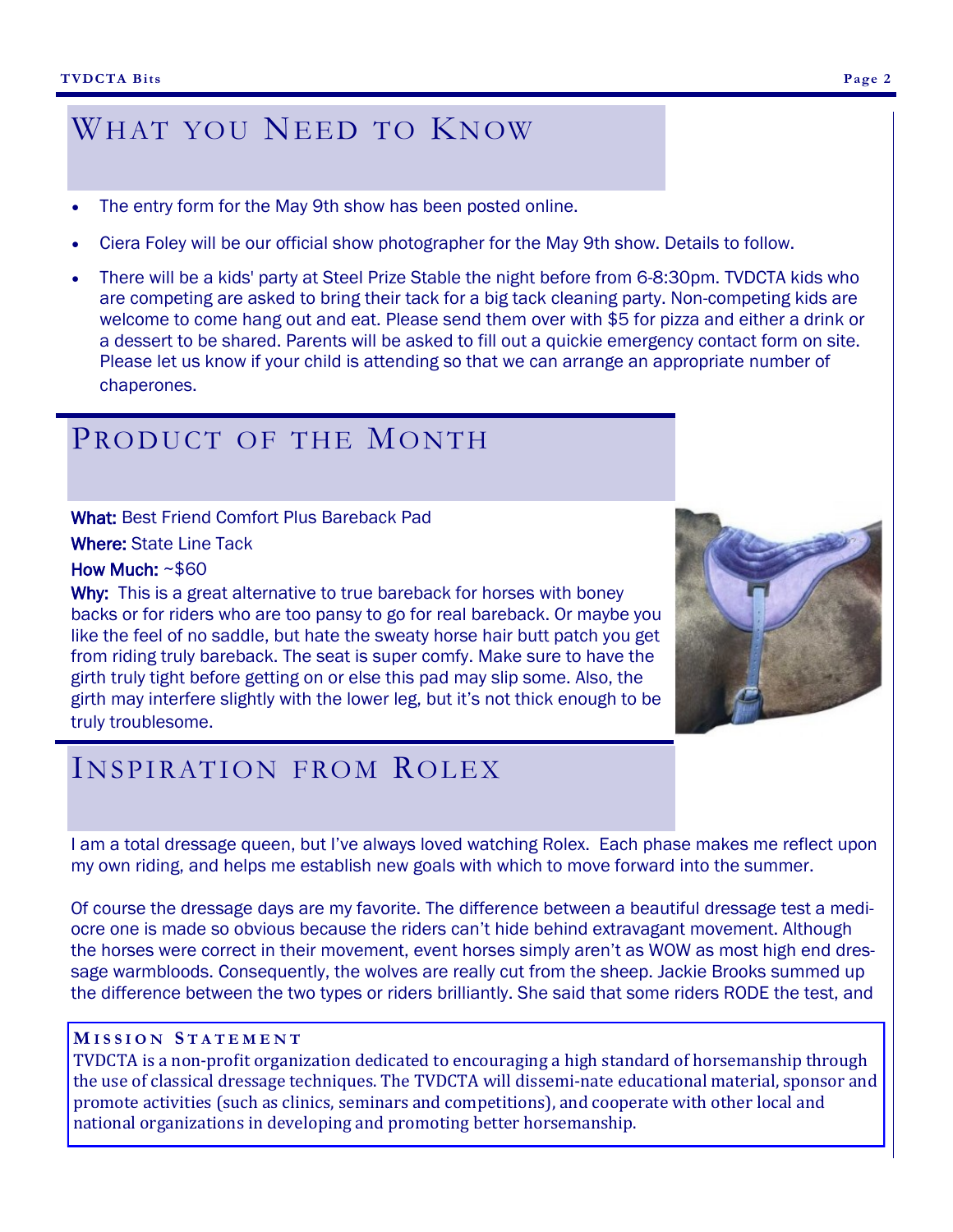other just sat behind the wheel and steered. I think the components of a RIDE is a combination of precision, great transitions, and fluidity. Watch Time Price or Michael Jung. They are ON the markers for every movement, and it is perfectly clear exactly what movement they are riding. They are collected extended—collected, and there is no weird vague moment in between. They ride to a high standard. It is not good enough to just ride a half-pass from B to G, the half pass must be at the right angle, crossing, etc. The horse must be through, not just kinda sorta on the contact. They prepare, prepare, pre-

pare before each change so that the horse is perfectly balanced and ready for the new movement. This makes the test look flowing and beautiful. Lastly, they use every inch of that arena — absolutely no cut corners. Watch average tests. Yeah, the riders get through it, but it either looks too casual or way too mechanical.

Of course, XC is the meat of the sport. Watching these rounds instill some suck-it-up in me. These guys are flat galloping at some seriously scary jumps, that their horses have never seen, and there is no room for waffling. They just get the job done. Makes me feel a little ridiculous for getting nervous over my horse spooking at that tree in the corner.

Cross country also makes me look at my fitness as well as my horses. This is not a sport for wussies, and it is a SPORT. Notice that the top placing riders were all super fit athletes. The softer riders were all relegated to mid-pack at best. Also notice that certain soft riders who had good dressage and XC days, had horses that were too tired to keep the rails up in SJ, possibly because of the extra they were carrying around the day before. Sometimes dressage seems too peaceful and polite for us to think of it as a sport, but we must remember that if we want our horses to be hard athletes, we need to be hard athletes too. Sure, I'm not galloping over 4.5 miles, but I am using my body to hold a 1200 animal into an uphill balance. That takes some muscles, and those work better without this nice little insulation layer I've acquired during the winter. Time to get fit.

Show jumping day always thrills and kills me. Here, I'm going to say it. I think the majority of American event riders are HIDEOUS over fences. So much praying mantis, so many flapping wings, sooooo much getting left behind. Straight up, these people need some George Morris in their lives. Maybe it's because I grew up in the hunter/jumper world and not the eventing one, but good lord it's bad. Perhaps that's why the Europeans come on over and slaughter them. Tim Price and Michael Jung would have been totally at home in any equitation class — beautiful riders! Maybe that's why the win everything, because they realize the value of form and style. They go beyond just getting the job done, being "scrappy," but will continue to push for perfection. This is what I take from show jumping — that form and function are the same. It is not enough to simply be "effective," one must also be correct in their mechanics. So, yank off those stirrups and look in the mirror. It's time to get that chest out, those arms long, and those heels down and out.

So I'll never be an event rider. I have zero interest galloping at jumps, and I don't want to participate in a sport where horses and riders dying is somewhat normal (it's getting better!). But I still love Rolex, and it comes at the perfect time of year for me. Coming out of winter and school, I need a good kick in the pants and Rolex always does that for me. Having Jung come this year was a serious bonus. I mean, I love Fox-Pitt and the Silver Fox, but Jung is in a league of his own.

Go Rolex! Go Terminator! Go eventing!

 $~\sim$ KLA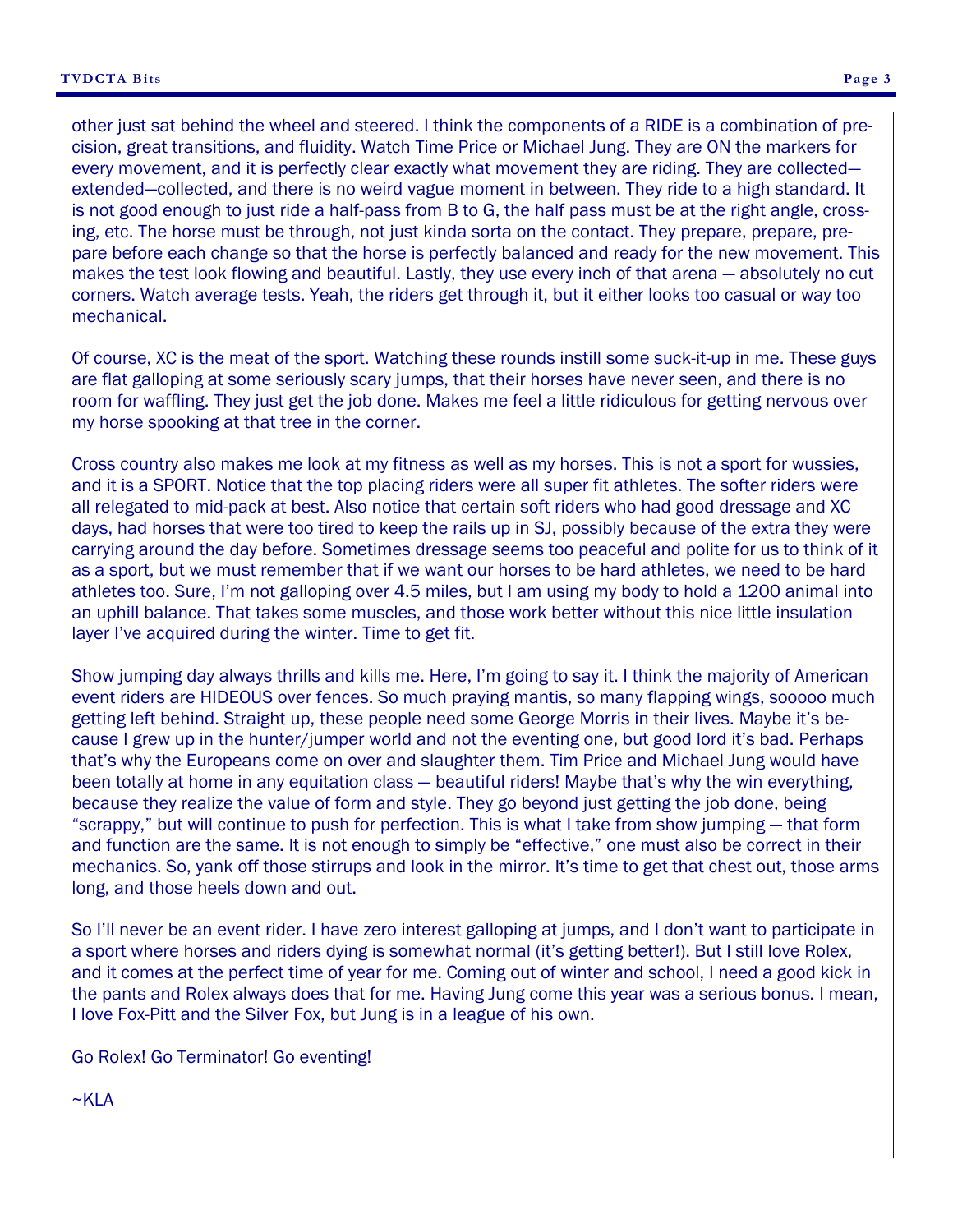|            | "TVDCTA Dressage Schooling Show with Judge Andrea Pappano "L"<br>May 9, 2015 - Steel Prize Stables<br>Closing Date: My 5, Ride times will be posted the week of the show on TVDCTA.org |                    |
|------------|----------------------------------------------------------------------------------------------------------------------------------------------------------------------------------------|--------------------|
| Horse:     |                                                                                                                                                                                        | Owner:             |
| Rider:     |                                                                                                                                                                                        | Birthdate (JR/YR): |
| Address:   |                                                                                                                                                                                        | Phone:             |
| City:      |                                                                                                                                                                                        | Email:             |
| State/Zip: |                                                                                                                                                                                        | Date of Coggins:   |

2015 USEF tests will apply. Only mailed-in entries will be accepted. Entries must be in hand by the closing date, or will incur a late fee and will not be guaranteed entry. Entries will be given ride times on a first come basis. Negative Coggins (within 1 year) MUST accompany entry form. Please print clearly. Please submit separate from for each horse/rider combination.

|        | <b>Test</b> | <b>Fee Amount</b><br>AA/O: \$25, JR/YR: \$22 |
|--------|-------------|----------------------------------------------|
| Ride 1 |             |                                              |
| Ride 2 |             |                                              |
| Ride 3 |             |                                              |

| Show Policies<br>Management may refuse any entry for any reason.                                                                                                                                                                                                                                                                                                                                                                                                                        | <b>Class Fee Total</b>                                                                  |  |
|-----------------------------------------------------------------------------------------------------------------------------------------------------------------------------------------------------------------------------------------------------------------------------------------------------------------------------------------------------------------------------------------------------------------------------------------------------------------------------------------|-----------------------------------------------------------------------------------------|--|
| Management reserves the right to make any changes<br>necessary to the efficient running of the show. Entries<br>must be complete, with Coggins, before show day.<br>Riders may not enter the arena until directed by gate-<br>keeper. All riders must wear ASTM/SEI approved hel-<br>mets (with harness fastened) at all times while mount-<br>ed. No dogs allowed on show grounds.<br>Contact Judith Fiorentino at SteelPrize@knology.net<br>or 256-682-1200 for stabling information. | Non-Member Fee (\$10/test)                                                              |  |
|                                                                                                                                                                                                                                                                                                                                                                                                                                                                                         | *Join TVDCTA and Avoid Non-Member<br>Fees*<br>(Adult=\$40, JR=\$30, 2 Rider Family=\$50 |  |
|                                                                                                                                                                                                                                                                                                                                                                                                                                                                                         | Late Fee (\$25)                                                                         |  |
|                                                                                                                                                                                                                                                                                                                                                                                                                                                                                         | Total                                                                                   |  |

In making this application and entering in equine activities at Steel Prize Stables, the undersigned agrees and acknowledges that participating in equine activities may result in injuries or death as a result of the inherent risk of equine activities. The undersigned on behalf of herself or himself, and as the parent or guardian of any minor entered does herby agree to assume any and all risks, known or unknown, associated with all equine activities held at, or sponsored by, Steel Prize Stables and TVDCTA. The undersigned on behalf of herself or himself, and as the parent or guardian of any minor entered does further agree to indemnify and hold harmless TVDCTA, Steel Prize Stables and its employees, agents, volunteers and officers from any and all damages and losses, whether known or unknown, occurring to any person, horse, pony, vehicle or property, of the undersigned or any minor that the undersigned is a parent or guardian for.

Rider Signature:

Date:

Parent/Guardian Signature:

Make checks payable to TVDCTA. No refunds after closing date. Mail entries to Show Secretary, Steel Prize Stables, 125 Christopher Drive, Madison, AL, 35757.

| <b>TTCLE</b><br><b>OFFICL</b><br>USE<br>도 있어 그렇게 봐.<br>------ | Check#<br>452333 | ooguus.<br>$\sim$ | i Member |
|---------------------------------------------------------------|------------------|-------------------|----------|
|---------------------------------------------------------------|------------------|-------------------|----------|